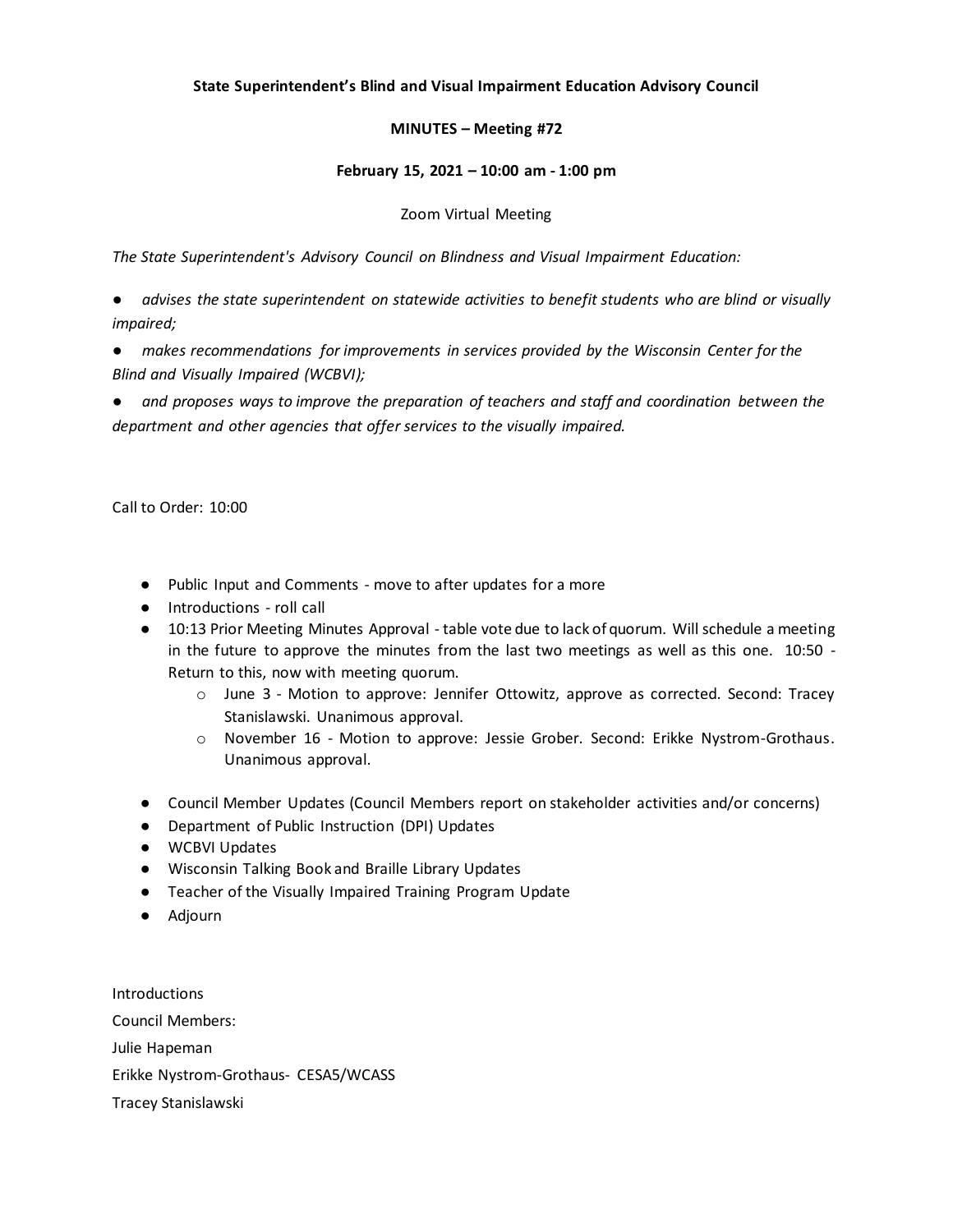Colleen Kickbush - TVI Rep Cheryl Orgas - ABLE and NFB Wanda Routier Jessie Grober Jennifer Ottowitz Wendy Leising (11:45)

Stakeholder Attendee: Linda Bailey

DPI/WCBVI Representatives: Dan Wenzel Julia Hartwig Martha Berninger Julie Piper Jacky Ramirez Dawn Soto Mandy Jordan Rhonda Mulligan Zarina Mohd Shah

## **Council Member Updates**

**Colleen Kickbush -** B-3 Task Force: The B-3 Task Force has been meeting monthly. WCBVI Outreach has supported the task force by gathering requested information and researching topics of interest, such as licensure, work force training, etc. Now, the task force will move forward without WCBVI to start drafting their letter of recommendations for this Advisory Council.

Babies Count: [Babies](https://drive.google.com/file/d/1CYCRMAzF1qv-iPSGCp2TsnhUJx5rEFkD/view?usp=sharing) Count is here in Wisconsin and your partnership is critical to our success! Babies [Count Agency Announcement.pdf](https://drive.google.com/file/d/1CYCRMAzF1qv-iPSGCp2TsnhUJx5rEFkD/view?usp=sharing)

Babies Count is a national registry of children ages birth to 36 months with visual impairments that collaborates with public and private agencies to gather information regarding children, their vision conditions, and programs that support them and their families. This data is critically needed in the State of Wisconsin to aid in the identification of children with vision conditions, improve our early intervention programs, and forecast the number of children who may require specialized education services under the criteria for visual impairment once they are school aged.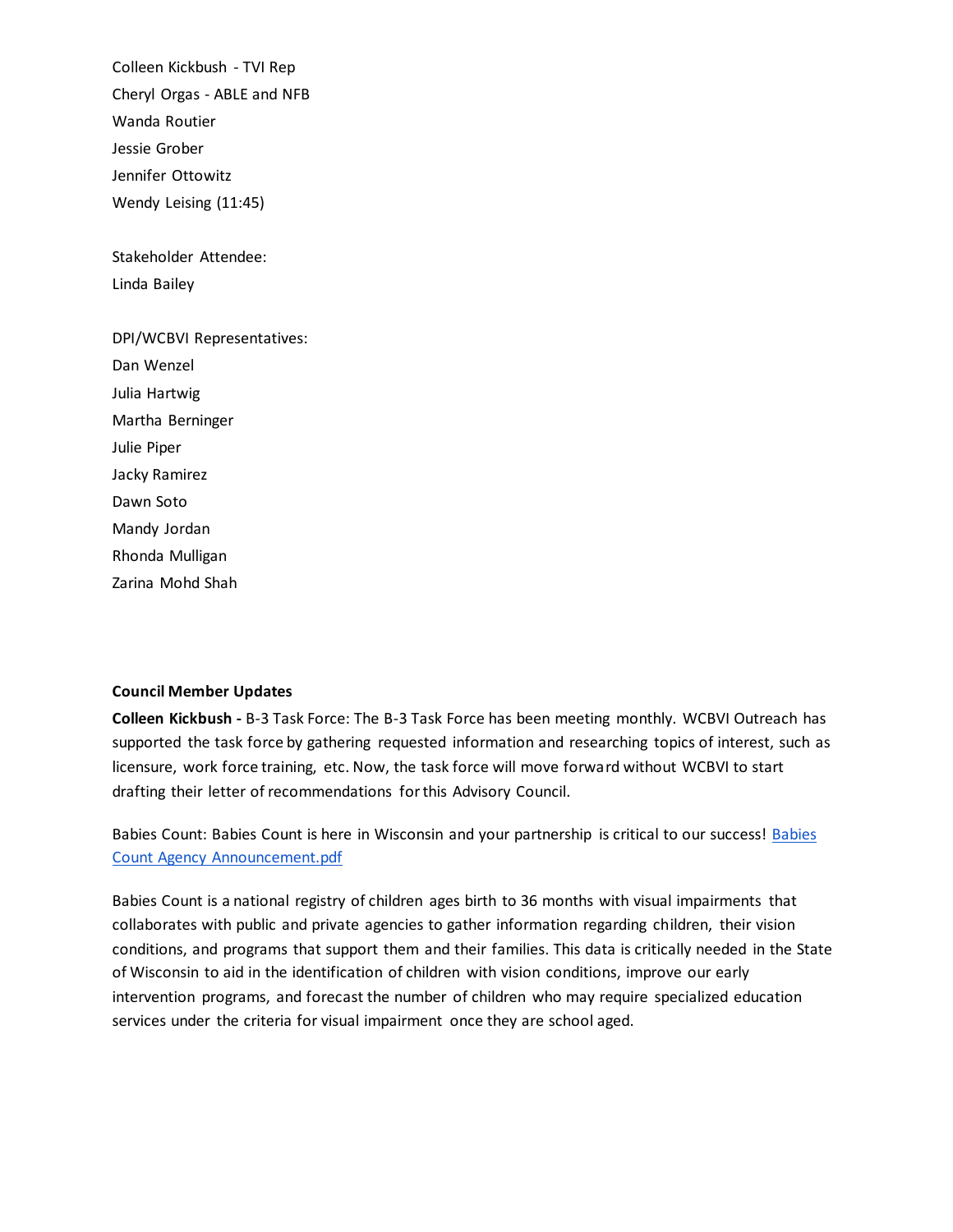If you or your agency work with a child who is visually impaired and birth to 36 months, please fill out this brief contact form with your information, so we can get you started[:](https://nam10.safelinks.protection.outlook.com/?url=https%3A%2F%2Fforms.gle%2FWP5ES5Qbt9gcraQE7&data=04%7C01%7Camanda.jordan%40wcbvi.k12.wi.us%7Ce127f1383fa74a4720cb08d8d1c8c703%7C99feb2c4c40a4932afb5dfa68122d56f%7C1%7C0%7C637490007594388447%7CUnknown%7CTWFpbGZsb3d8eyJWIjoiMC4wLjAwMDAiLCJQIjoiV2luMzIiLCJBTiI6Ik1haWwiLCJXVCI6Mn0%3D%7C1000&sdata=MQM1VAdFbr0Xd8jYsHT91HYgiLYWqMzFVP%2BbBwqA7Mg%3D&reserved=0)

[https://forms.gle/WP5ES5Qbt9gcraQE7](https://nam10.safelinks.protection.outlook.com/?url=https%3A%2F%2Fforms.gle%2FWP5ES5Qbt9gcraQE7&data=04%7C01%7Camanda.jordan%40wcbvi.k12.wi.us%7Ce127f1383fa74a4720cb08d8d1c8c703%7C99feb2c4c40a4932afb5dfa68122d56f%7C1%7C0%7C637490007594388447%7CUnknown%7CTWFpbGZsb3d8eyJWIjoiMC4wLjAwMDAiLCJQIjoiV2luMzIiLCJBTiI6Ik1haWwiLCJXVCI6Mn0%3D%7C1000&sdata=MQM1VAdFbr0Xd8jYsHT91HYgiLYWqMzFVP%2BbBwqA7Mg%3D&reserved=0). If you don't currently work with this age group, but want to have another resource for families of children who are visually impaired, please check out the Babies Count website [www.BabiesCount.org.](https://nam10.safelinks.protection.outlook.com/?url=http%3A%2F%2Fwww.babiescount.org%2F&data=04%7C01%7Camanda.jordan%40wcbvi.k12.wi.us%7Ce127f1383fa74a4720cb08d8d1c8c703%7C99feb2c4c40a4932afb5dfa68122d56f%7C1%7C0%7C637490007594398402%7CUnknown%7CTWFpbGZsb3d8eyJWIjoiMC4wLjAwMDAiLCJQIjoiV2luMzIiLCJBTiI6Ik1haWwiLCJXVCI6Mn0%3D%7C1000&sdata=9nIkaXBbHar8Es%2Bup3g8zXJG1bzDIrJRQN50JRpqLj0%3D&reserved=0) Feel free to share this email or attached flyer with your schools, agencies, and families. For questions or additional information please contact the WI Babies Count Coordinator, Colleen Kickbush at BabiesCountWI@gmail.com or 414-403-8683.

**Jessie Grober** - WAER Virtual conference Saturday April 24. Registration to open this week. If can't attend, still register, and they will record the sessions and send to you. There will be a scholarship fundraiser trivia gathering following the conference as well.

**Cheryl Orgas** - NFB - State Convention last week of March, will also be virtual. March 26-28.

# **DPI Update - Julia Hartwig** - 10:26

New stimulus package, approximately 4x the size of the last. Administered similar to the last package, in which funds will go through DPI to districts. New guidelines for equitable participation. Joint finance has approved the DPI with some modifications that are being worked out now.

- President Biden's pick for the next Secretary of Education: Miguel Cardona, Connecticut. David Cantrell is the acting OSEP Director.
- There remains no waiver of statewide testing, and none expected. Districts and the state schools working very hard to figure out how to provide. Some adjustments have been made, such as in the testing window and some testing items.
- There remains no waivers for the provision of FAPE
	- Continue to work to provide services to the greatest extent possible. Looking at what compensatory services might look like.
- The department has recently posted several IDEA State Complaint decisions (Nos. 20-064 through 20-051) about COVID-19's impact on special education. Topics include evaluations, IEP development, and shortening a student's school day. Please see [this link i](https://dpi.wi.gov/sped/dispute-resolution/complain/decisions)f you are interested in reviewing these published decisions.
- New resource on moving between hybrid or virtual learning environments: Guide to [Implementing IEPs and Monitoring IEP Goal Progress when Moving between In-Person](https://dpi.wi.gov/sites/default/files/imce/sped/pdf/iep-guide-monitoring-progress-between-learning-environments.pdf)  [and Virtual or Hybrid Learning Environments.](https://dpi.wi.gov/sites/default/files/imce/sped/pdf/iep-guide-monitoring-progress-between-learning-environments.pdf)
- Assistive Technology Forward: [website](https://dpi.wi.gov/sped/educators/consultation/assistive-technology/at-forward)
- Universal Design for Learning Forward: [website](https://dpi.wi.gov/universal-design-learning)
- [PI 11 impairment area criteria changes:](https://dpi.wi.gov/legislative-policy-outreach/administrative-rules)
	- Blind and Visually Impaired Criteria o No public comments were submitted during the hearing or public comment period.
		- o Before the Governor for approval; and then will go the legislature
		- o No substantive changes from the draft developed by DPI with stakeholder input.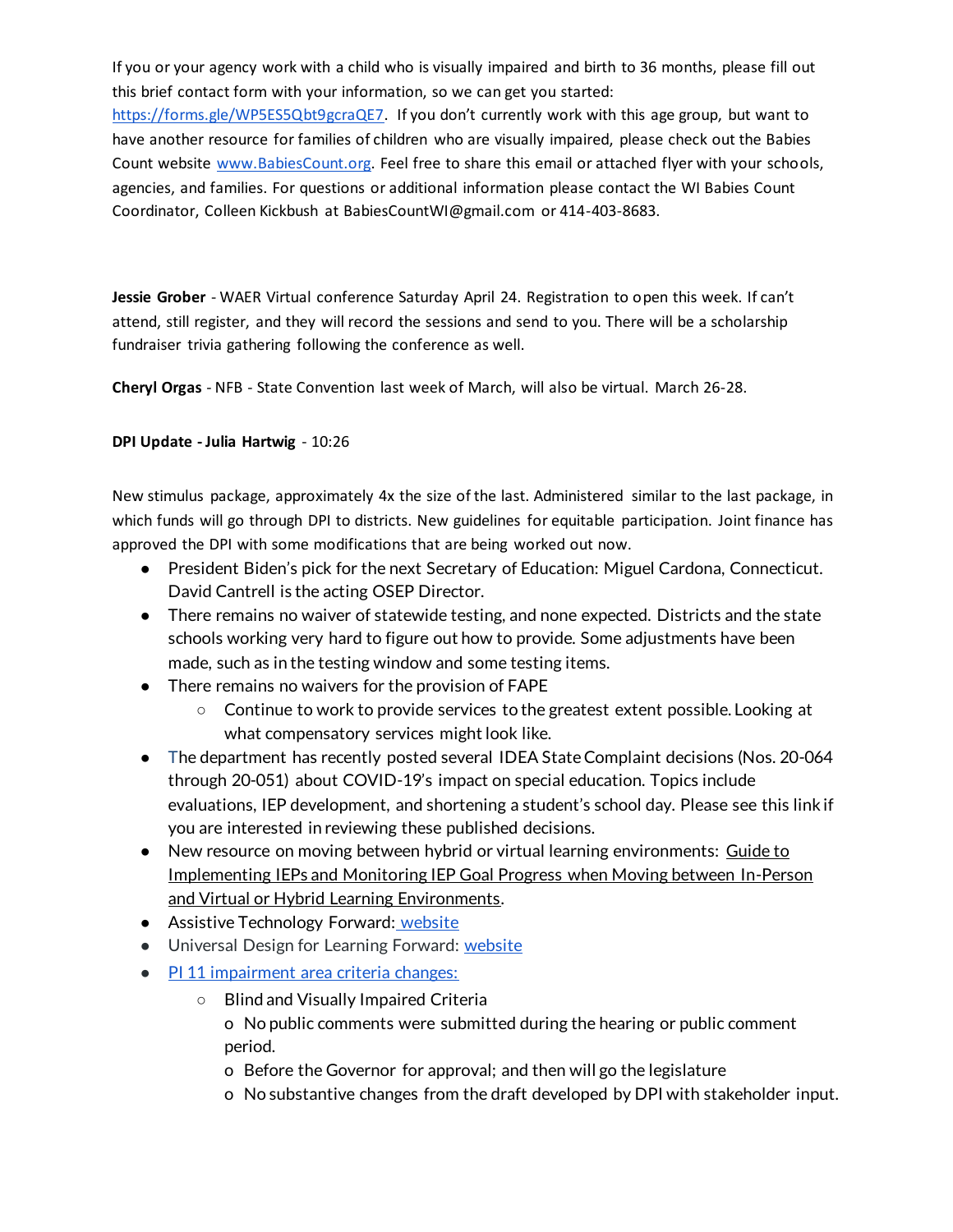No anticipated implementation date, but will keep the Council updated.

○ Deaf/Blind Criteria

o No public comments were submitted during the hearing or public comment period.

o This new proposed criteria area is also before the Governor for approval; and then will go the legislature.

o There were no substantive changes from the draft shared with Council

- Emotional Behavioral Disability criteria. Public comments responded to/incorporated. Governor has signed, and the next step is legislature approval.
- Speech and Language Impairment. Public comments responded to/incorporated. Next steps: governor signature and legislature approval.
- Specific Learning Disability criteria: **Public hearing on Friday, February 19 9:30- 11:00, or submitted electronically.**
- PI 9 Administrative Rule Change
	- Pupil Nondiscrimination public comment session held
- Licensure Flexibility emergency administrative rule This does not apply to special education teachers.
	- $\circ$  Those holding a substitute license are able to teach beyond the typical 45 day maximum assignment. They can teach through the end of this school year.
	- Licensed teachers are able to teach a subject outside of their certification area beyond the typical 45 day maximum. They can teach through the end of this school year.
	- HOWEVER, IDEA requires special education teachers to hold at least a bachelor's degree and does not permit licensure requirements to be waived on an emergency, temporary, or provisional basis. Therefore, an individual must hold a provisional, lifetime, master educator, or a one- or three-year license with stipulations in special education in the grade or developmental level they are assigned to in order to teach special education for more than 45 consecutive days.
	- Julie Hapeman: Question re: Cross Categorical License and teaching VI Dawn Soto - our understanding is that as long as they are accepted into an approved TVI training program, but always direct folks to licensing.
- Mini Virtual Special Education and Pupil Services Leadership Conference: On Tuesday, February 16, 2021, we will provide a half-day legal update. The event will be from 8:30 a.m. until 12:00 p.m. Our Federal Legal Updates will be from Julie Weatherly. Our State Legal Updates will be from Paul Sherman and Patricia Williams, including a live question and answer event. For updated information, please visit our conference website.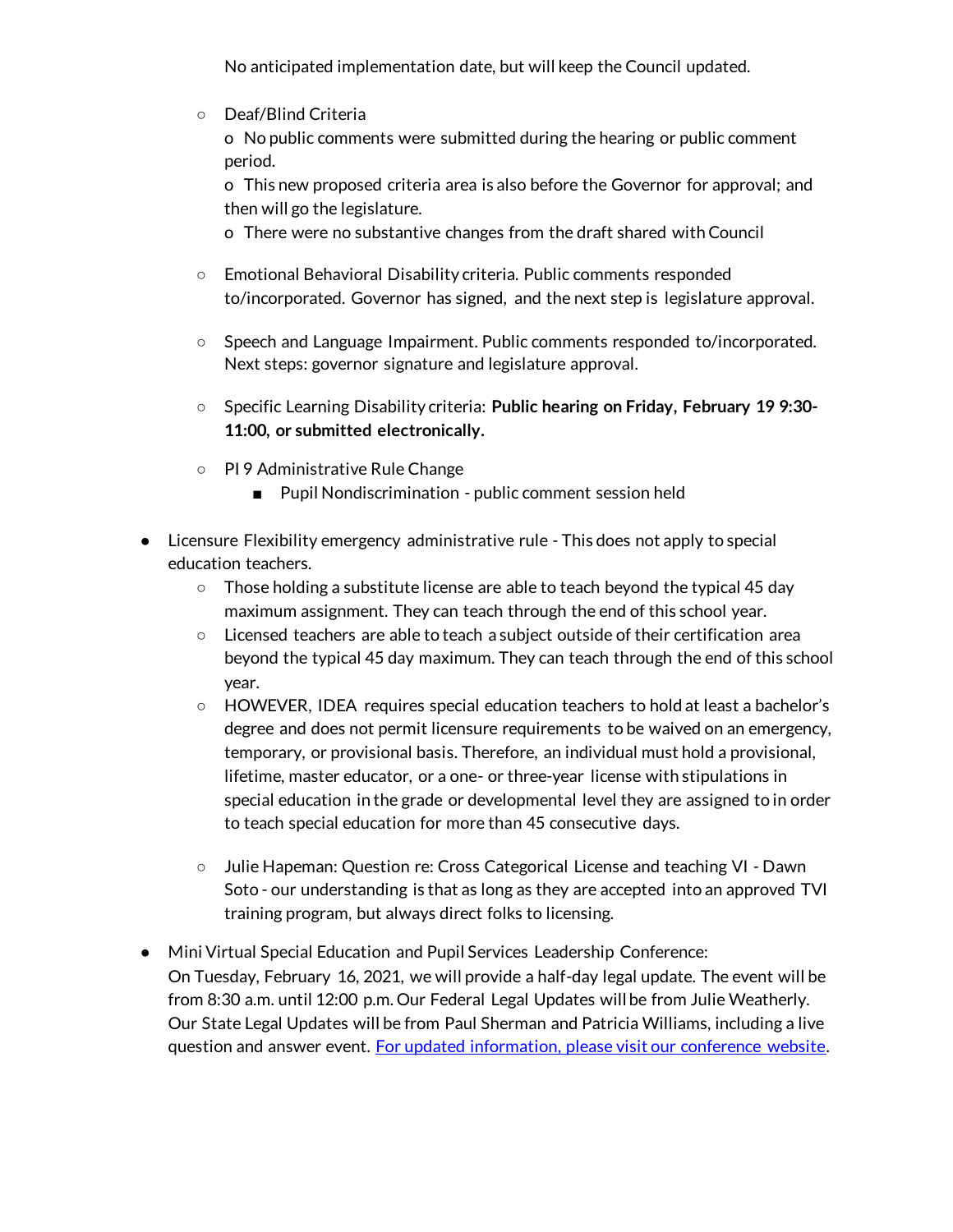- Transition memo released in collaboration with DWD and DHS, emphasizing the provision of FAPE related to transition services, and that additional or compensatory services may need to be considered and provided.
- Joint Federal Notifications: On March 9, DPI will upload final joint federal notification packets in SAFE for all districts. The data is intended to assist districts in their continuous improvement to close gaps for students of color and students with IEPs. The reports also include required action, if any, under federal laws.

Jessie Grober - last meeting brought up O&M, who is responsible for identifying a shortage area. Dawn reached out to Anita to look at the types of data DPI collects, to get at how an LEA or CESA director would report this information. Right now not a vehicle for reporting this information. Dawn does work closely with directors, especially with Babies Count, so districts can be prepared. Julia - Dawn and I will continue to work on this. Would like to set up a meeting to further dig into this. Meghan Fredel, WCBVI Consultant, did a national search of other states' processes for this, and discovered Nevada was really the only state that has one.

# **WCBVI Updates -** 10:53

Dan Wenzel - without website from mid-November until last week. Due to data breach. Increased security and improvements to website and network. Also aligning what we do with DPI and WESP-DHH as much as possible and share resources and make improvements. Continuous improvements in security, which may mean additional and increased safety protocols. These sometimes result in decreased convenience, but we take PII security very seriously. Emphasize that even with these challenges, we did not lose any instructional time. Working with DPI regarding our schedule for the rest of the year. Also starting to plan for summer programming. Will be doing a virtual Adult Summer Program to meet our legislative mandate to hold an adult program. The program last year was successful, so we are looking forward to building upon those skills. Many positions we are going to be hiring for. Please share. Attend Rock County Superintendents meeting each week, and Rock County Public Health also attends. Help us to make informed decisions, and to be working closely with RCPH, who will be providing us with a nurse liaison once we have students return to campus.

Rhonda Mulligan - WCBVI Nursing Supervisor - nursing staff has been working on preparedness for student/staff return. Trying to procure vaccination slots for our staff. At least for the staff who will be traveling to administer the required student assessments.

Julie Piper - WSBVI Principal - continue to focus on student connections (staff to students, and students to students). Have had to think creatively about how to do this during the data breach, and updating email system. These challenges made us stronger, and more creative, and there was no disruption to learning for students! Were able to do virtual Holiday Program event. Watching student progress very closely, and holding many IEP team meetings to keep teams aware of student progress, and discuss if there is a need to pivot instruction/environments. Discussions on working collaboratively with LEAs three students are currently attending school partially at their LEA. Also watching the need for additional services very closely, and will be holding additional IEPs to address. Have been spending a great deal of time looking at assessments and how to administer. We will be sending a team to each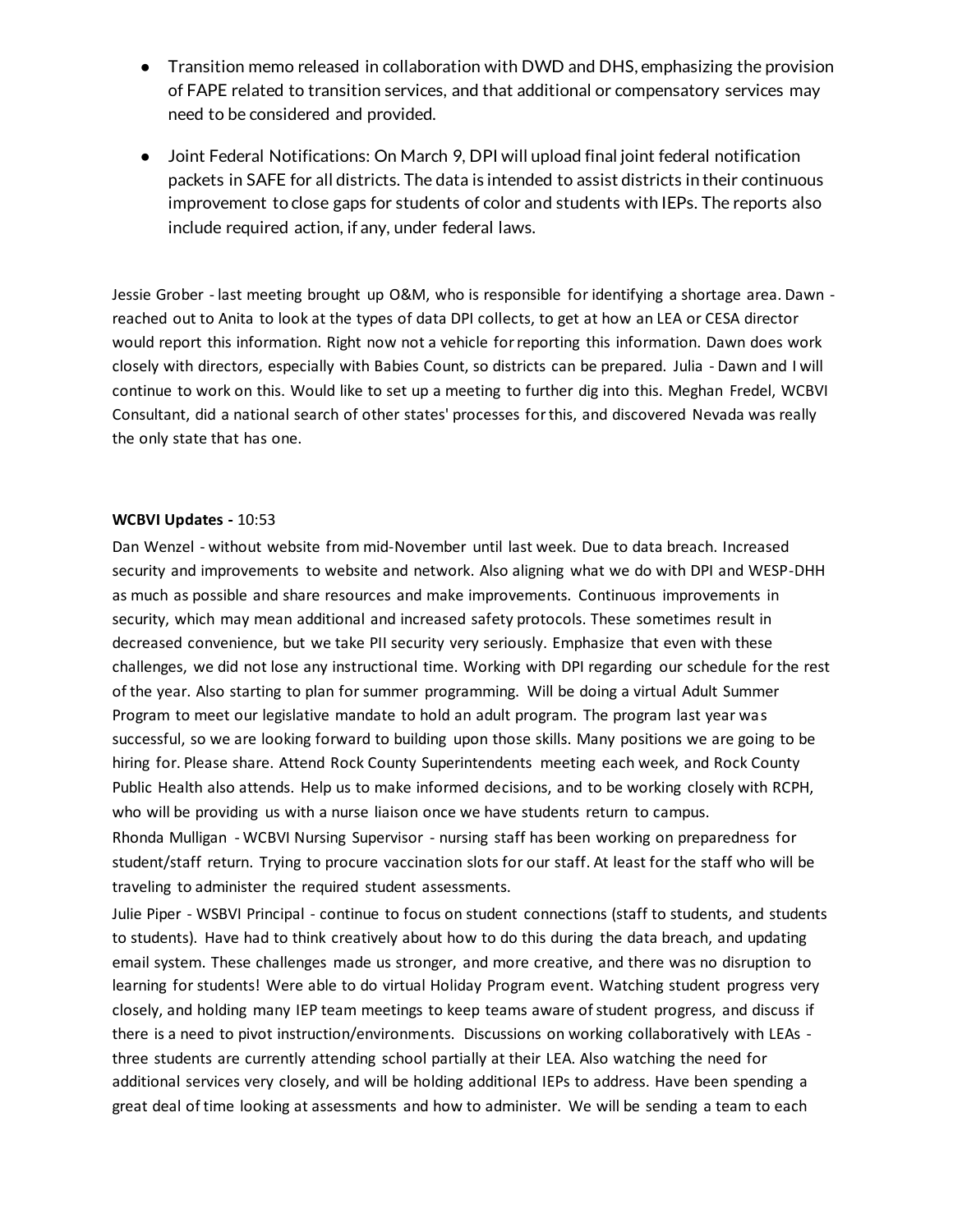student to provide this. A lot of problem solving involved in location for testing (at LEA, or other community location). A lot of collaboration with DPI consultants, IEP teams, teaching staff, and families. Hopeful to get good data out of this work. Braille Fest - since we cannot offer this activity on-site, we are looking at doing a virtual Braille Fest this year, following the model of the preschool conference, in having multiple evening events once a week during April, offering opportunities for students to participate from around the state. Will be sending out kits with materials also. Registration information should go out this week or next.

Dawn Soto, WCBVI Outreach Director - The 3Rs presentation we have created for stakeholders has been a highlight. Have had great feedback. Two presentations of Roles, Responsibilities, and Relationships one for WCBVI State, and one for National. To show the WHY of the work. Has helped to clarify WCBVI's role. Staff still working remotely, with limited time on campus. Planning programming calendar for the next school year. Will be offering virtual EmployAbility again this year, but adding work experience in. Surveys: Library media survey. Short Course survey. CVI Survey. We use this data to determine how we program. APH Census Federal Quota - all digital this year. Using Kiteworks to securely transmit files. Virtual Short Courses very successful. Using APH Curriculum and sending learning kits. This has been a very well received program. Book clubs have been successful and students are excited to be in meets with students from throughout the state. Great Program Support Team (PST) and Family Support Team (FST) events.

Braille Competency exam changes? (Julie Hapeman) - Dawn - discussion on accessibility. Dan - put resources into preparing individuals to take the tests rather than proctoring exams. Want to make sure it is available, but mostly providing support and professional development/training. Julie - feels like a change in this is something the Council should discuss. Linda Bailey - teaching the braille courses for Concordia. Dawn - we will still provide the refresher course. Still working on how/if to offer to in-person exam. Not planning to end the WBCE, looking at phasing out as an option. National exam is also an option. Linda - concern that National Exam isn't offered in WI, and the course at Concordia was developed with the WBCE in mind, so if it is going away, will need to modify the coursework. Cheryl Orgas - request clarification. Discussion. Julie - encouraging transparency to build trust. Linda Bailey perhaps Concordia could take that on. Jennifer Ottowitz - Dawn mentioned accessibility. Dawn meaning access to taking the exam (traveling) not in regards to reasonable accommodations. None that we know of. Julie - reiterating that change is acceptable but wanting to make sure input is given. Linda -National exam is costly. Traveling to have to take it also adds cost. Dan - if we would go to this, we would make sure the National exam was offered in Wisconsin. Colleen - are there requirements for the National exam location? Dan - we would explore that if we moved to this. Dawn - just beginning to research this in order to be able to support.

#### **WTBBL Updates - 11:47**

Zarina Mohd-Shah - The staff at WTBBL has been working on site since mid-May. Grateful to be able to continue operations, especially for the patrons who have been quarantined this whole time. WTBBL Outreach program has been the most affected, but they have taken advantage of technology to do webinars, and have also done mass mailings. 40 participants in their virtual book club. Preparing for Summer Reading Club. Circulation down 17.5% in 2020 due to closure, as well as quarantine returned materials for 3 days, and delivery issues. 804 new applications, only a 1% decrease. More patrons used BARD, and digital downloads increased 11.9%. All staff were able to participate in the virtual National